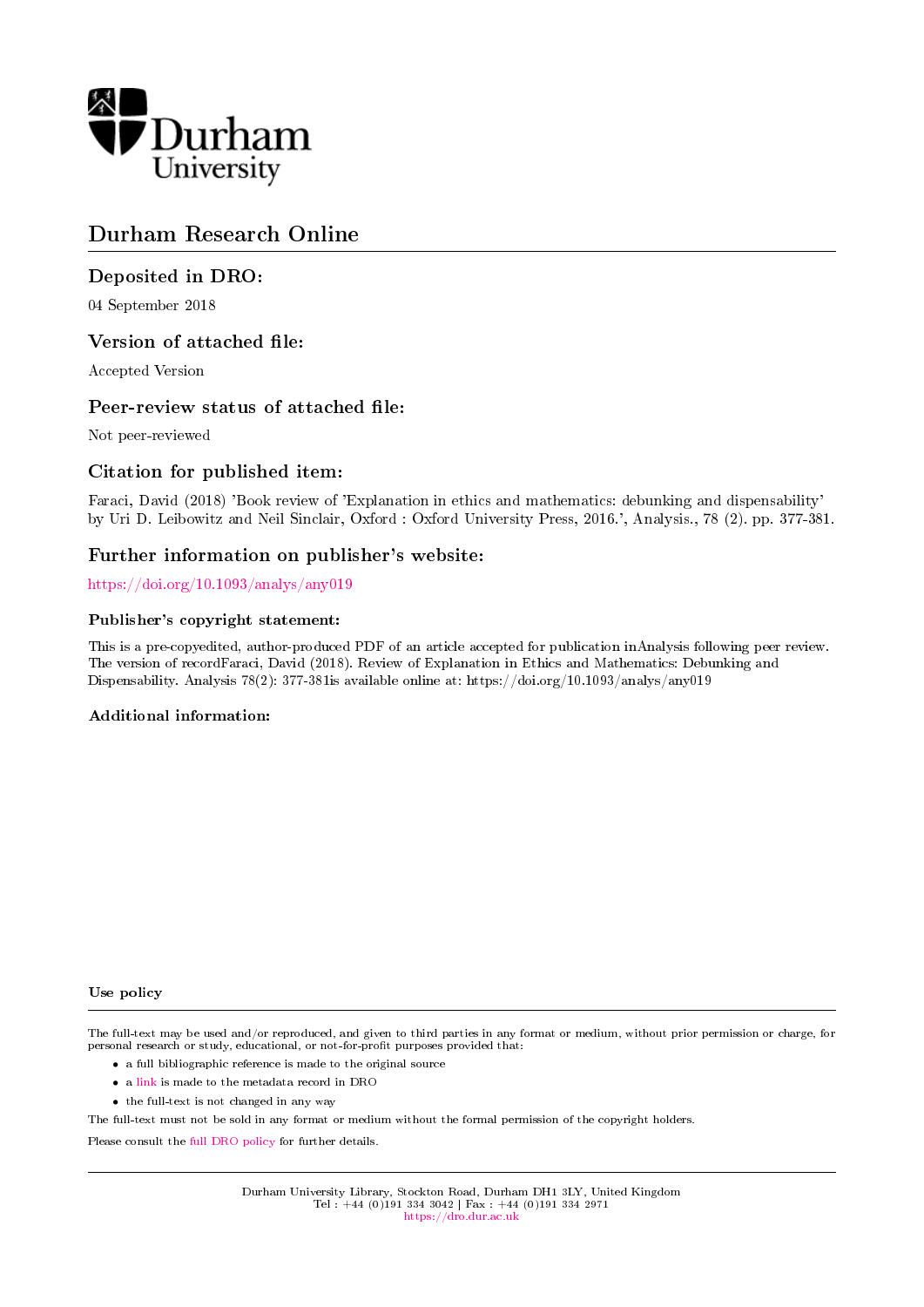## **Explanation in Ethics and Mathematics: Debunking and Dispensability Edited by U. D. LEIBOWITZ and N. SINCLAIR Oxford University Press, 2016, x + 257 pp. \$74.00**

#### *David Faraci*

This volume covers two related debates in both metaethics and the philosophy of mathematics, with brief forays into the philosophies of logic and religion and the history of ethics. The first debate is about 'evolutionary debunking arguments' (EDAs)—roughly, arguments that because evolutionary pressures do not track realistically construed ethical and mathematical (EM) truths, the evolutionary origins of our EM-beliefs suggest that *they* do not track such truths. The second debate is about 'indispensability arguments' (IAs)—roughly, arguments that we are justified in including realistically construed EM-entities in our ontology because they are indispensable for some important project.

The discussion of EDAs comprises six chapters. First, Justin Clarke-Doane (ch. 2) rehearses his (2012, 2014, 2015, 2016) argument that evolutionary debunkers cannot threaten our EM-beliefs without threatening their *safety* or *sensitivity*—i.e., without suggesting that they fail to track the truth across some relevant set of possible worlds—and that debunkers fail in this regard. Folke Tersman (ch. 3) responds that while it is in principle legitimate to assume the truth of our beliefs in responding to EDAs, there are limits on how such assumptions can be used which may threaten modal responses like Clarke-Doane's. Toby Handfield (ch. 4) extends EDAs to question our beliefs about objective *chances.* Erik Wielenberg (ch. 5) challenges EDAs to beliefs in both ethics and *religion.* And Hallvard Lillehammer (ch. 6) looks at things from a *historical* perspective, considering how contemporary EDAs compare to relevant arguments from Moore, Ross and Spencer. Discussion of EDAs closes with Richard Joyce (ch. 7), who replies to the previous chapters, generally defending the significance, though also pressing what he takes to be the modest aspirations, of EDAs.

If you are familiar with this literature, you probably know Clarke-Doane's argument and the sorts of things Joyce has said in defense of EDAs (belief pills, etc.). Tersman's argument is more novel, as he attempts to find a middle ground in the current debate over the charge that assuming the truth of our beliefs in responding to EDAs is question-begging. Unfortunately, while the interim chapters add some helpful details, there isn't much new here about the general force of EDAs. Handfield, like Joyce, argues that evolution hasn't made our ethical beliefs as modally stable as safety requires. Wielenberg's arguments against EDAs centrally rely on the same relationship between truth-tracking and modality as Clarke-Doane's. And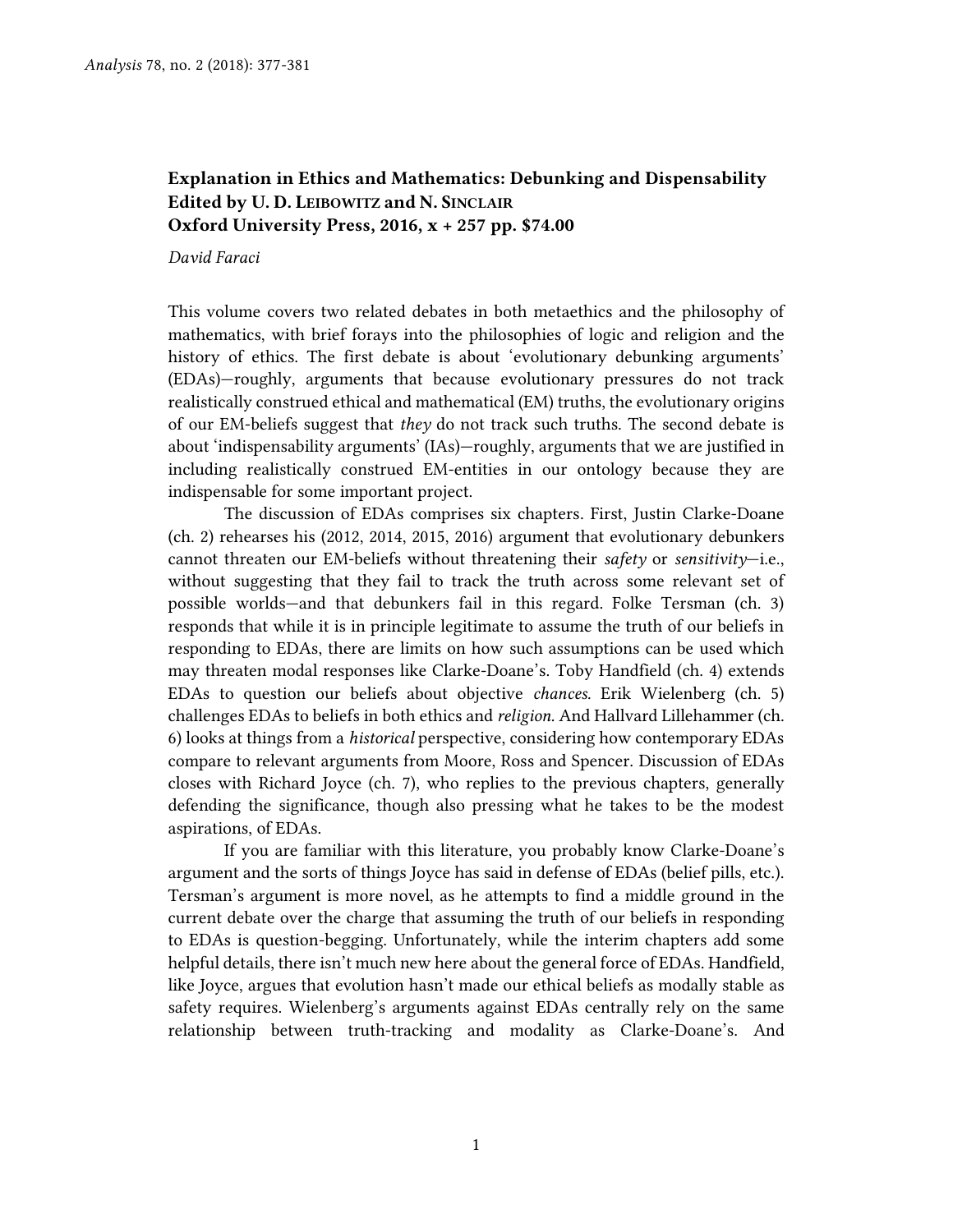Lillehammer's discussion is fascinating, but for the most part of purely historical interest.

I want to flag a related issue here, one I think especially important for readers lessfamiliar with the relevant literature. (Karl Schafer 2017 flags a similar issue.) Until Joyce, none of the authors challenge the idea that we should understand truthtracking in terms of modal conditions (though Tersman does suggest that modal conditions should imply our beliefs' actual truth). Clarke-Doane, Handfield and Wielenberg all simply accept this premise, or at least seem to think it plausible.

This might seem to suggest that the EDA debate is primarily about whether our beliefs meet the right modal conditions, not about whether truth-tracking should be understood in modal terms in the first place. But this is misleading. Arguments for the safety and sensitivity of our EM-beliefs crucially depend on the necessity of EMtruths. Yet many who defend modal conditions in epistemology take them to be relevant only for *contingent* truths, *precisely* because when it comes to necessary truths such conditions are "too easily trivialized" (Lewis 1986, 114). Robert Nozick, who *introduced* the sensitivity condition in his (1981), thought it improper to apply it to necessary truths. Duncan Pritchard (e.g., 2007), a prominent proponent of safety, is explicit that it is meant only for contingent truths, or might accommodate necessary truths only after adjustment to avoid triviality. And as just quoted, David Lewis, who is often (and ironically) taken to be the progenitor of modal responses to EDAs, likewise held that understanding truth-tracking in modal terms "does not make very good sense for knowledge of non-contingent matters" (Lewis 1986, 114).

There are actually two debates in the volume's second half: one about *explanatory* indispensability; the other about *deliberative* indispensability. Regarding explanatory IAs: Alexander Miller (ch. 8) argues that ethics' being judgementdependent is consistent with ethical explanations of ethical beliefs, suggesting that such explanations cannot be used to vindicate the existence of judgement*in*dependent ethical entities. David Liggins (ch. 9) argues that explanations of empirical facts that appeal to EM-*properties* only require EM-*predicates,* undercutting their ontological aspirations. And from the other side of the aisle, Debbie Roberts (ch. 10) argues that not only are there ethical explanations of empirical facts, but the explanantia are *irreducibly* ethical, suggesting that there is an explanatory IA not just for ethical *realism,* but for ethical *non-naturalism*.

I found these chapters illuminating both individually and as counterpoints to one another, especially Liggins vs. Roberts. One intriguing thing they suggest, I think, is that whether ethics is explanatorily indispensable could depend on substantive ethical questions.

To see why, note that a standard objection to explanatory IAs is that an explanation in terms of EM-properties can be replaced with an explanation in terms of the properties that *subvene* them. A standard response is that because EM-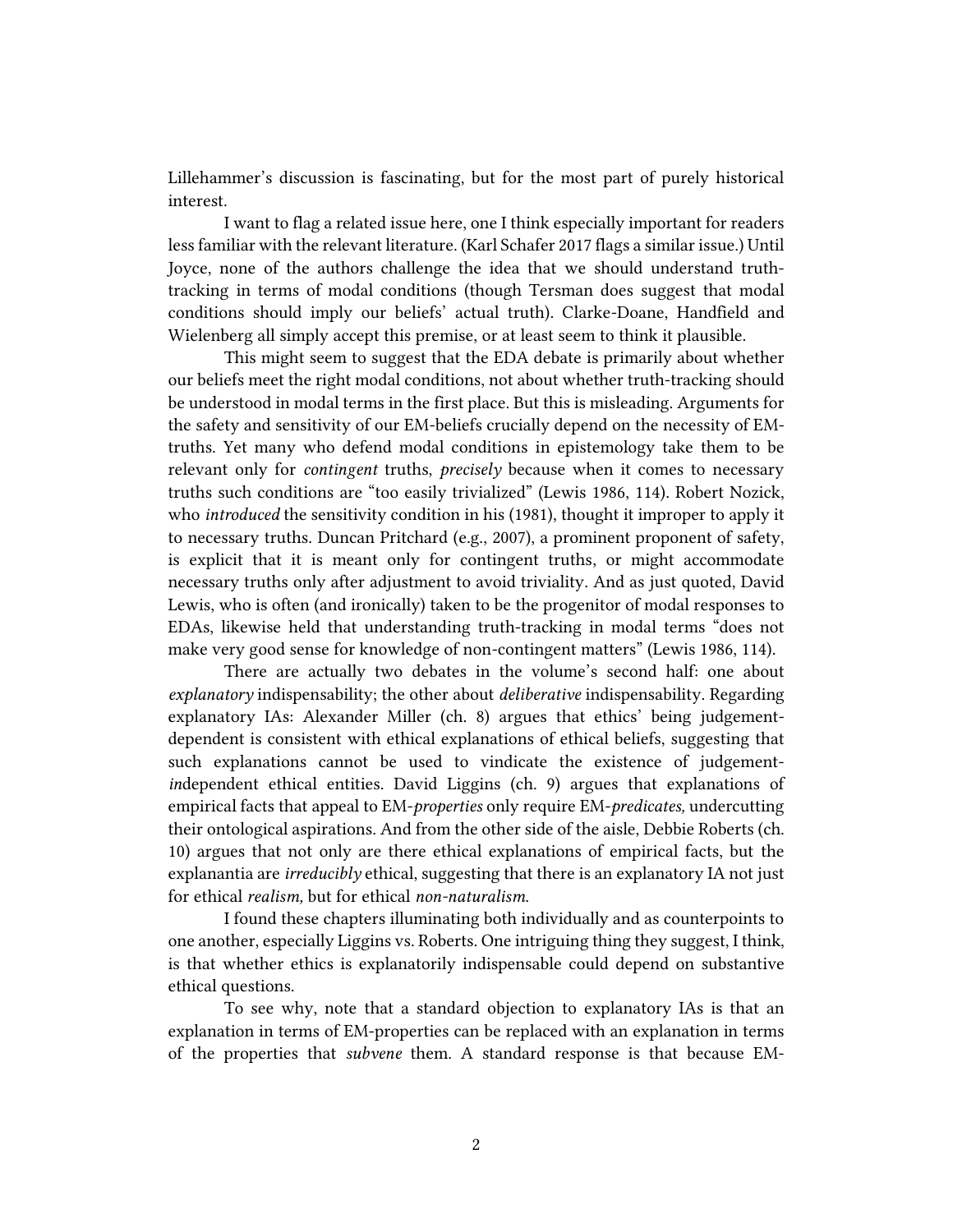properties are *multiply realizable,* explanations in terms of their subvening properties will be less general and less illuminating.

Roberts notes that a reductivist might rebut that there will be some commonality between the properties that subvene ethical properties, undercutting the multiple realizability response. But, she says, the reductivist is not entitled to this assumption; perhaps the only thing the subvening properties have in common is their subvenience. I think she's right about this, but that she is likewise not entitled to assume the opposite. It is an open question whether the subvening properties share anything else in common—presumably, a question for normative ethics.

The final three chapters concern David Enoch's (2011) argument that ethics (or, more broadly, normativity) is indispensable for *deliberation.* Mary Leng (ch. 11) argues that Enoch's IA may be objectionable because it employs normative premises, something that causes no concern for IAs in the philosophy of mathematics. Alan Baker (ch. 12) argues that given wide rejection of Quinean holism, what matters is not whether mathematics is indispensable *for science,* but whether the particular scientific *mini-projects* for which it is indispensable are (following Enoch) *rationally non-optional.* Intriguingly, since ethics is arguably indispensable for *all* deliberative mini-projects, IAs in metaethics might turn out to be on *more* solid ground than in the philosophy of mathematics. Finally, David Enoch (ch. 13) responds to both, arguing—successfully, in my view—that Leng's concerns about normative premises are misguided, but expressing excitement about the fact that both Leng and Baker highlight potential strengths of his argument, even above explanatory IAs in mathematics.

I found these chapters extremely illuminating regarding the nature of IAs, though I should admit that this may in part be due to my relative lack of familiarity with the IA literature. Indeed, while it makes perfect sense that the editors order things as they do, I might recommend that IA neophytes read these chapters before the prior three, as both Leng and Baker offer helpful overviews of IAs in the philosophy of mathematics.

In their introduction, Leibowitz and Sinclair tell us that this volume is meant to exemplify what they call the "companions in illumination" approach; the goal is "illuminating and assessing ways of arguing in both" metaethics and the philosophy of mathematics (4). I've already said something about the degree to which I find these chapters illuminating, individually and *en masse.* How successful is the volume as a comparative exercise?

I think the most successful discussion in this regard is the one about Enoch's deliberative IA. The deliberative IA has no analogue in the philosophy of mathematics, where most IAs are explanatory. Enoch takes on the daunting task of saying *why* we are justified in inferring to the best explanation, and argues that this vindicates going in for deliberative indispensability.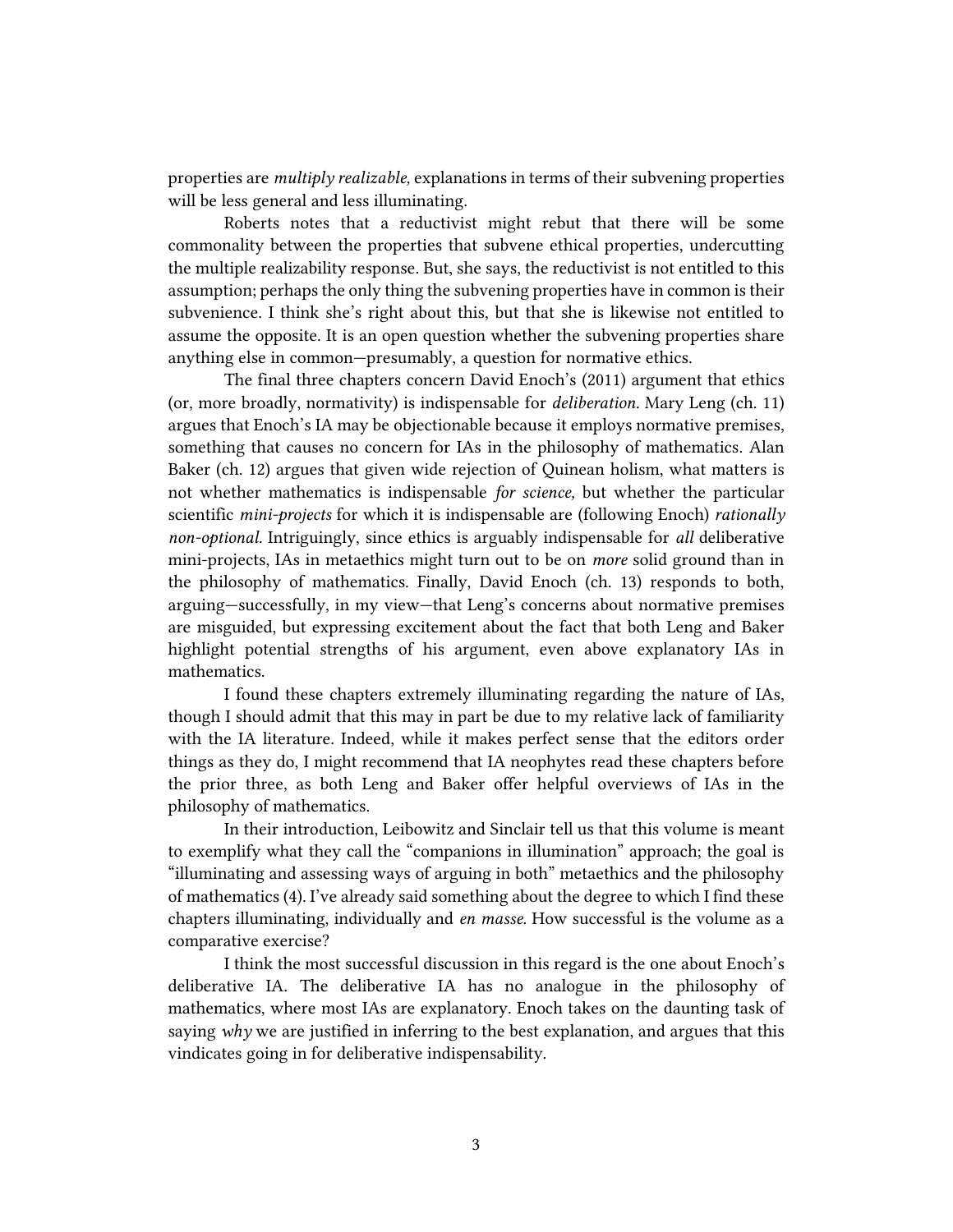Most criticism of Enoch's argument has been at this level: attacking the epistemological moves Enoch makes here. I think that's as it should be; that's where the real action is when it comes to assessing the force of his argument. But it is extremely helpful to put Enoch's argument in context and consider, as both Leng and Baker do, how his take on IAs and their place in the literature matches up with what's going on in the philosophy of mathematics. (I should note that if I didn't have the concerns I do about how they paint the dialectic, I'd likely say the same about several of the chapters on EDAs; those less suspicious of modal conditions can adjust accordingly.)

By contrast, I worry that the comparative nature of the discussion of explanatory IAs made it *less* illuminating in certain respects. Consider again Liggins vs. Roberts. My impression is that in the philosophy of mathematics, few pursue the 'hard road' of dispensing with mathematical language in their explanations. But the hard road in metaethics is much more popular (indeed, this is part of why Enoch developed the deliberative IA in the first place). Part of the explanation for this asymmetry, I suspect, is that in metaethics the subvening explanantia vs. multiple realizability debate can frequently be sidestepped, because the majority of purported ethical explanations are of facts about people's behavior or mental states. (Both of Liggins' examples are; three out of four of Roberts' are, including the one she appeals to in her discussion of multiple realizability.) Notice that in such cases, we may not need to appeal to subvening properties as explanantia; we may merely need to appeal to people's mental states—e.g., appeal to their ethical judgements to explain their behavior—arguably avoiding the former's deficits in generality and illumination. Yet Roberts never discusses this possibility; she simply rejects the hard road on multiple realizability grounds. And perhaps because Liggins is focused on aspects of the dialectic that apply in both metaethics and the philosophy of mathematics he never mentions it either, so this gets lost in the fray.

Perhaps the lesson here is that "companions in illumination" is easiest to pull off when we consider an argument from a novel perspective. More care is needed for discussion of an argument that has been independently pursued in multiple areas, as we run the risk of overestimating the similarities between them, ultimately producing something less illuminating than we would if we were to focus on the areas one at a time.

### **References**

- Clarke-Doane, J. 2012. "Morality and Mathematics: The Evolutionary Challenge." *Ethics* 122 (2): 313–40.
- ———. 2014. "Moral Epistemology: The Mathematics Analogy." *Noûs* 48 (2): 238–55.